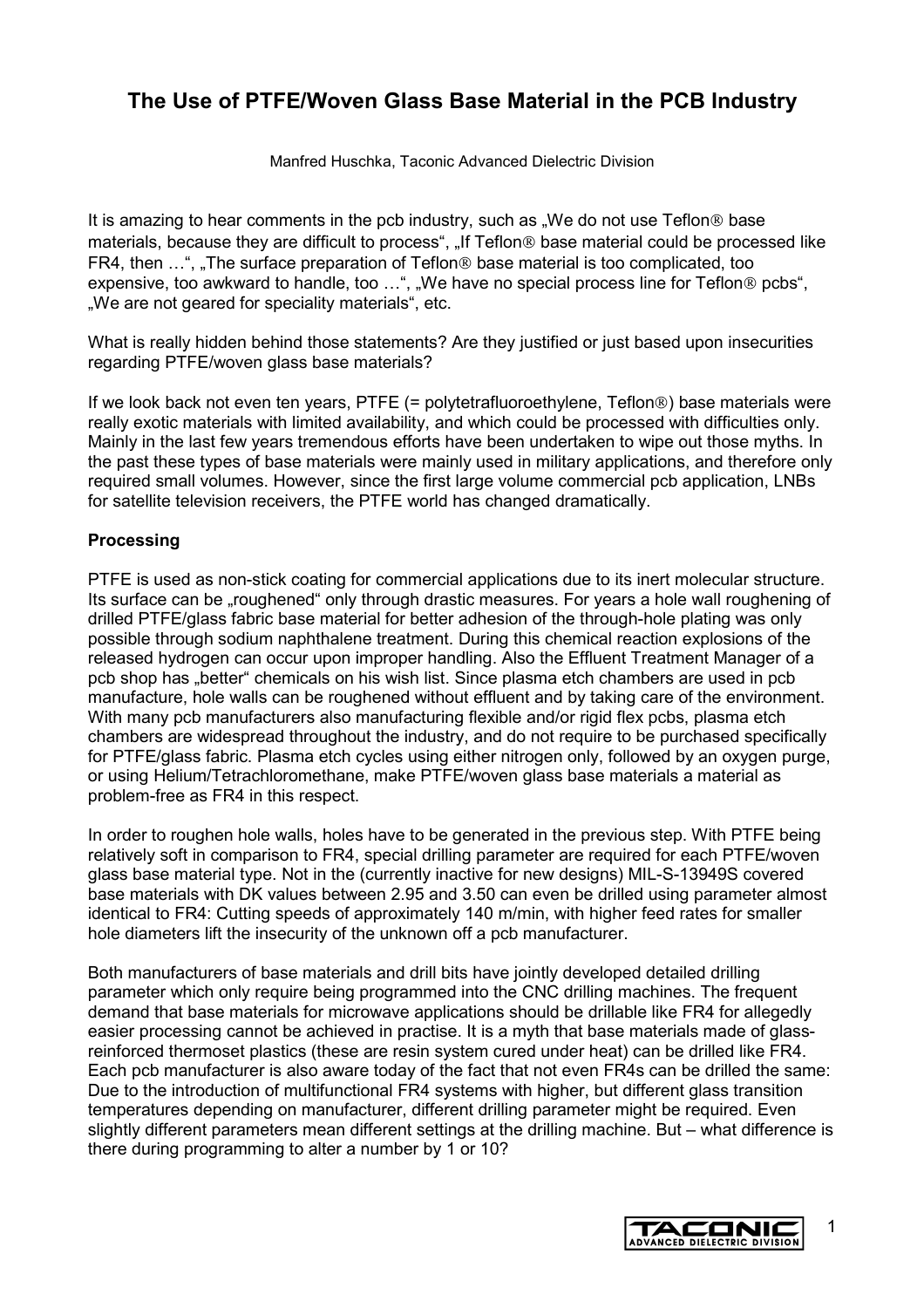The main differences to FR4 have now been addressed. Further process steps, such as photo resist processing, etching, through-hole plating, application of surface protection, etc. use pcb industry parameter.

| <b>Base Material Type</b> | <b>Dielectric Constant at</b><br><b>10 GHz</b> | <b>Tolerance</b> | <b>Dielectric Loss</b><br><b>Factor at 10 GHz</b> |
|---------------------------|------------------------------------------------|------------------|---------------------------------------------------|
|                           |                                                |                  |                                                   |
| <b>RF-35</b>              | 3.50                                           | ± 0.07           | $0.0018**$                                        |
| <b>TLC</b>                | 2.75; 3.0; 3.20                                | ± 0.05           | 0.0030                                            |
| <b>TLE</b>                | 2.95; 3.0                                      | ± 0.05           | 0.0028                                            |
| <b>TLT</b>                | 2,45; 2.50; 2.55; 2.60;                        | ± 0.04           | $0.0006*$                                         |
|                           | $2.65*$                                        |                  |                                                   |
| <b>TLX</b>                | 2,45; 2.50; 2.55; 2.60;                        | ± 0.04           | 0.0019                                            |
|                           | 2.65                                           |                  |                                                   |
| TLY                       | 2.17; 2.20; 2.33                               | ± 0.02           | 0.0009                                            |
| <b>CER-10</b>             | 10                                             |                  | 0.0035                                            |

\* at 1 MHz

\*\* at 1.9 GHz

Table 1: PTFE/Glass Fabric Base Materials (dielectric constant, dielectric loss factor)

# **Multilayer**

Depending on the requirement there are several options to manufacture multilayers: All-PTFE multilayers are only possible through sweat bonding at very high temperatures. If RF properties are required for the dielectric to be generated, FEP or CTFE bonding films will be used. The most common option however is the hybrid multilayer, whereby the PTFE/woven glass is bonded to either double-sided FR4 or an FR4 multilayer using standard FR4 prepregs and press cycle (fig. 1). Since the oxidised copper-clad surface of PTFE/woven glass is bonded to the FR4 prepreg, guidelines for all-RF multilayer are not required.



Fig. 1: 4 Layer Hybrid Multilayer

Considerable cost savings can be achieved this way when the total system is cost-analysed: Instead of several digital pcbs and one RF pcb, all being connected by connectors, cables, etc., it

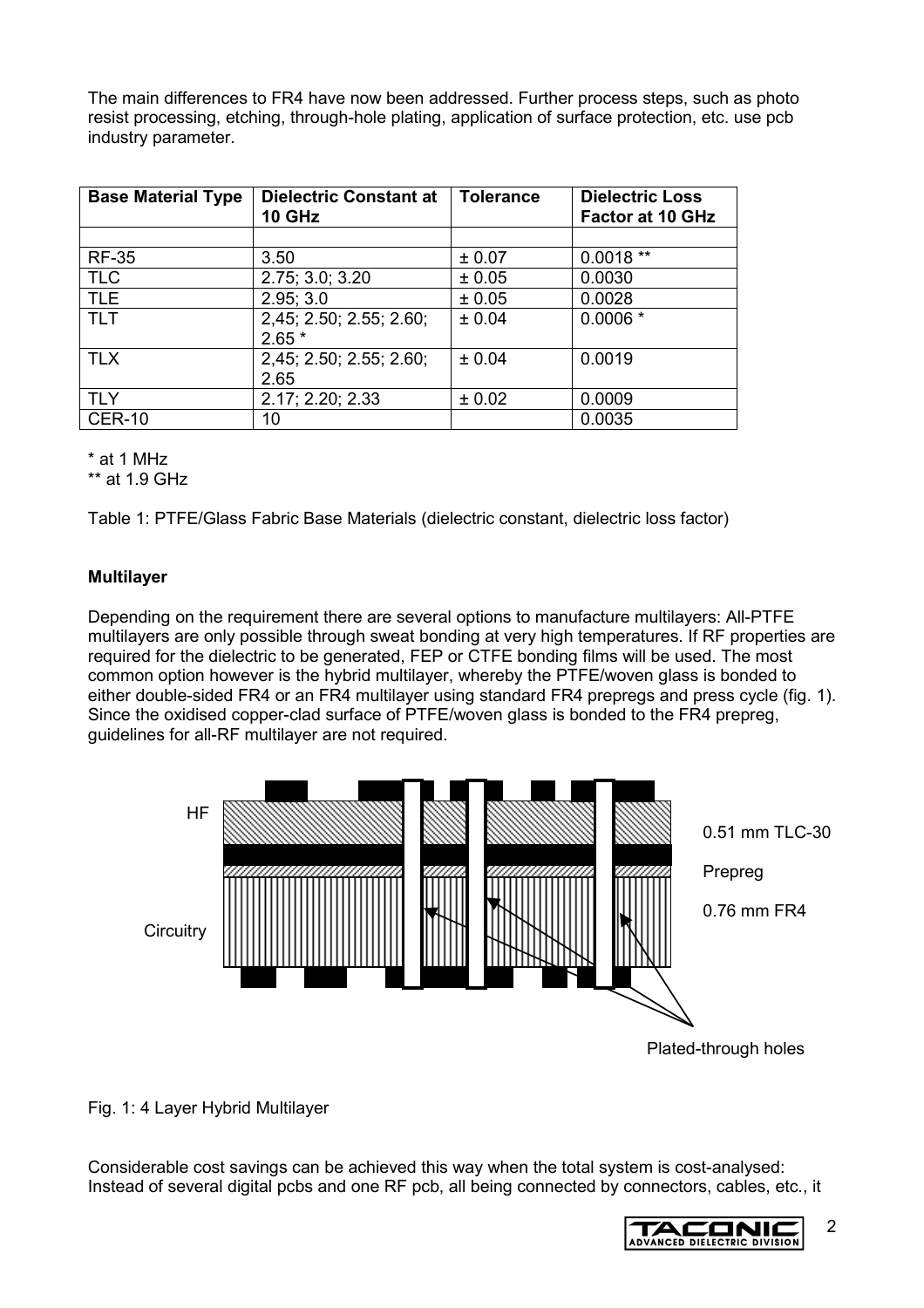is possible to have them all as ONE multilayer. A further advantage is the so generated space saving in the housing. Some of the latest designs even incorporate PTFE/woven glass insertions in FR4-pcbs for RF areas.

Gained advantages are manifold apart from cost savings through elimination of cables and connectors, or space savings: Stiffness of the multilayer permits SMD assembly, etc. PTFE base material manufacturers can be contacted for detailed information.

Does this mean that every pcb manufacturer can process PTFE/woven glass base materials? The reply based upon manufacturing technology must be "Yes", if a plasma etch chamber or equipment for a sodium naphthalene process is available. However, an understanding of the function and performance of a pcb at microwave frequencies is also of utmost importance.

The question regarding availability of PTFE/woven glass is easily answered: Due to an ISO 9002 certified base material production in Europe delivery times of 5 working days can be offered, which are only longer for special materials such as RA copper cladding, or heavy metal backing  $\geq 0.80$ mm (brass, aluminium, copper). No inventory costs for imports are required anymore. For critical secured sourcing of components a second source should be obtained if possible. The possibility of Dual Sourcing from one company exists today due to manufacturing plants in Europe and the US, thus rendering a cost-intensive qualification of a second source not necessary anymore.

### **PTFE/Woven Glass Base Materials vs. Thermoset Resin/Woven Glass Base Materials**

Where are the advantages form the use of PTFE/woven glass base materials in comparison to those made of thermoset plastics (heat curing hydro carbon resins; most important example: FR4), for it is possible today to obtain dielectric constants between 3.3 and 4.0 with woven glassreinforced thermoset resins other than FR4. If one knows the different behaviour of thermoplastics and thermoset plastics, advantages become obvious looking at impregnation and lamination processes: A thermoset resin requires a hardener/accelerator system to achieve the B-stage after impregnation. This state of partial polymerisation is obtained through a chemical reaction under heat in the treater. For this reason woven glass fabrics can only be impregnated once. Tremendous efforts have been undertaken in recent years to reduce variations of resin content and resin flow across the web in treaters. By applying minimum melt viscosity control for FR4 systems, flow behaviour of prepregs can be controlled much more uniformly in the laminate press. The exactness of the characterisation parameter has been ascertained through the high FR4 volume over a long period of time, and is therefore not available for other thermoset systems, in particular new developments. During lamination in the press the prepreg resin melts under heat until the cross-linking reaction overtakes and cures the resin under heat and pressure. The resin flow along the edges of a base material sheet, generated at the low viscosity stage, leads to a certain taper of the thickness profile across the sheet. This taper increases with increasing base material thickness, in particular when heavier woven glass fabrics are used.

In comparison to the just described behaviour of thermoset resins, the one of thermoplastics such as PTFE is completely different: Woven glass fabrics are impregnated in a treater similar than with FR4 resin, but now the advantages of PTFE become obvious: Due to the low viscosity of the aqueous PTFE dispersion, glass fabrics for base material must be impregnated on average  $5 - 6$ times in order to obtain adequate PTFE coating. Since PTFE does not undergo a cure mechanism, glass fabrics can theoretically be impregnated as often as required. An extremely even PTFE coating of the glass fabric is achieved through very slow treater speeds and multiple impregnation cycles. There is no resin flow variation across the web, because thermoplastics do not have a flow mechanism. This advantage also becomes obvious during lamination: At press temperatures > 360 ºC only a softening and sintering occurs. This leads to PTFE/woven glass fabric base materials having a very exact thickness distribution without any taper towards the edges of a sheet. Listed thickness tolerances in the still used MIL-S-13949H confirm this fact (table 2). Thickness tolerance class IV for PTFE/glass base material demand significantly tighter values than even the close tolerance class III for glass fabric reinforced thermoset plastics.

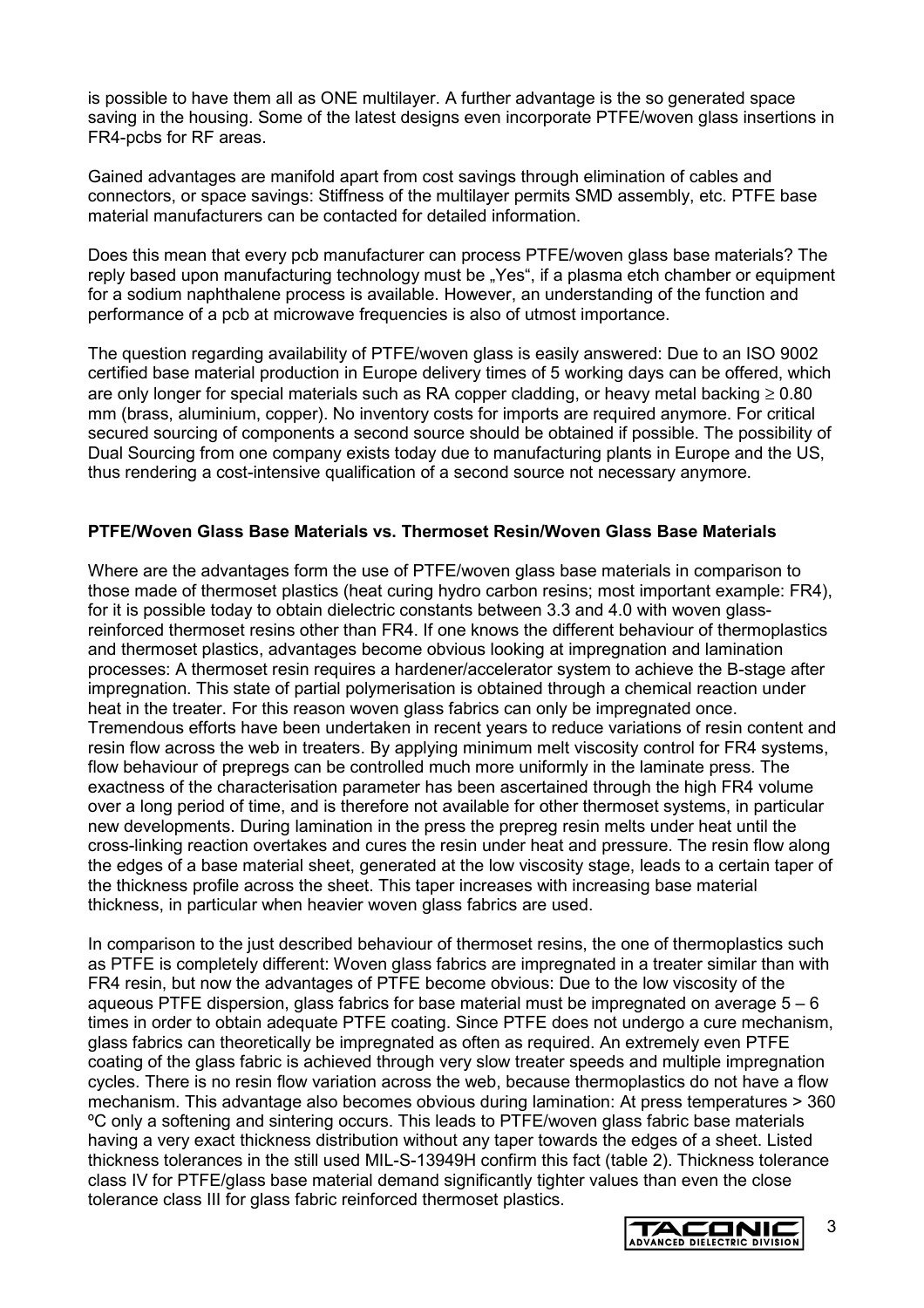#### **Thickness and Tolerances for Laminates (MIL-S-13949H)**

| Nominal Thickness of base mat.<br><b>Without cladding</b><br>$lnch$ (mm)                                                                                                                                                                                                                                                      | Class II<br>reinforced<br>$+/-$<br>Inch (mm)                                                                                                                 | Class III (2)<br>reinforced<br>$+/-$<br>$lnch$ (mm)                                                                                                          | <b>Class IV</b><br>GR, GX, GY<br>+/-<br>$lnch$ (mm)                                                                                   |
|-------------------------------------------------------------------------------------------------------------------------------------------------------------------------------------------------------------------------------------------------------------------------------------------------------------------------------|--------------------------------------------------------------------------------------------------------------------------------------------------------------|--------------------------------------------------------------------------------------------------------------------------------------------------------------|---------------------------------------------------------------------------------------------------------------------------------------|
| $.0010 - .0045(0.025 - 0.11)$<br>$.0046 - .0065(0.12 - 0.16)$<br>$.0066 - .0120(0.17 - 0.30)$<br>$.0121 - .0199(0.31 - 0.51)$<br>$.0200 - .0309(0.51 - 0.78)$<br>$.0310 - .0409(0.79 - 1.03)$<br>$.0410 - .0659(1.04 - 1.65)$<br>$.0660 - .1009(1.66 - 2.54)$<br>$.1010 - .1409(2.55 - 3.56)$<br>$.1410 - .2500(3.57 - 6.35)$ | .0007(0.018)<br>.0010(0.025)<br>.0015(0.038)<br>.0020(0.051)<br>.0025(0.063)<br>.0040(0.102)<br>.0050(0.127)<br>.0070(0.178)<br>.0090(0.229)<br>.0120(0.305) | .0005(0.013)<br>.0007(0.018)<br>.0010(0.025)<br>.0015(0.038)<br>.0020(0.051)<br>.0030(0.076)<br>.0030(0.076)<br>.0040(0.102)<br>.0050(0.127)<br>.0060(0.152) | $-3)$<br>.0075(0.019)<br>.0010(0.025)<br>.0015(0.038)<br>.0020(0.051)<br>.0020(0.051)<br>.0030(0.076)<br>.0035(0.089)<br>.0040(0.102) |

1) Tolerance value is determined by the nominal base thickness (less cladding). Tolerance is applied over the base plus cladding with no additional tolerance for cladding thickness allowed.

2) These tighter tolerances are available only through product selection on most material types

3) For some base material types, laminates below certain base thickness may not be producible, e.g. types GT, GX and GY under .010 inch (0.25 mm) core thickness may not be available (Amendment 2, Feb 29, 1996).

#### Table 2: Thickness Tolerances acc. to MIL-S-13949H

Why is an exact thickness distribution of base materials for use in RF and microwave technology of such importance? The thickness distribution in a composite material consisting of resin and glass fabric affects the uniformity of the dielectric constant and the dielectric loss factor. With microwave pcbs being mainly active components, variations of the dielectric characteristics inevitably lead to performance losses.

A further advantage of base materials from thermoplastics such as woven glass fabric reinforced PTFE over materials made from thermoset resins other than FR4 is the higher interlaminar bond strength and therefore also copper peel strength. Every pcb designer and pcb manufacturer knows the high peel strength of FR4, but also the fact that other resin systems exhibit significantly lower values, as recognised in MIL-S-13949H. Any additives to a resin system, e.g. fillers, automatically reduce the peel strength even further. Oblivious of this fact, PTFE/woven glass base materials exhibit minimal peel strength values of 1.8 N/mm (10 lbs./in) even with 0.5 oz/ft<sup>2</sup> (17.5 µm) copper foil. The peel strength issue is not as critical at the stage of pcb manufacture than during rework of the assemblies, when conductors are partially exposed to very high temperatures.

The molecular structure of PTFE is the reason for an extremely low moisture absorption of < 0.02 % of base materials. Microwave laminates made from thermoset resin systems exhibit significantly higher values. Moisture influence upon electrical behaviour (impedance) and also assembly (drying; delamination) is widely documented in the industry and does not require further explanation.

The flammability class UL-V0 plays an important role for commercial applications. PTFE/woven glass base materials meet the required values without any flame retardant. Microwave base materials based on thermoset resins mostly require flame retardants under lowering other properties, e.g. copper peel strength, or do not meet V-0 for thinnest material thicknesses.